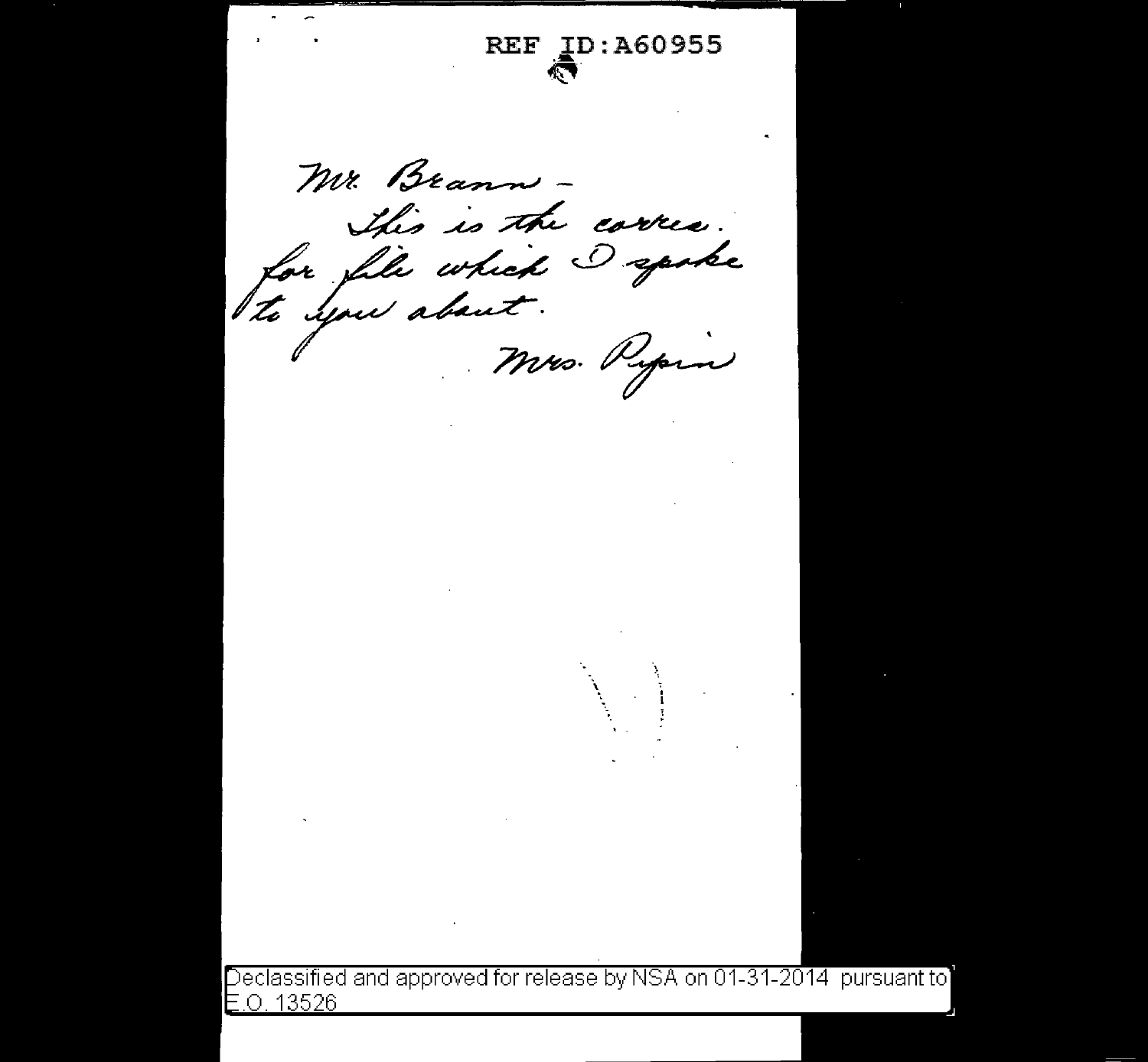elop went

 $\frac{1}{2}$ 

D: A60955

 $A5 - 80$ 

#### $13 - 23$  $A3 - 14$ , 23 May  $A7$

1. Attached hereto is final draft of material recommended for inclusion in the War Department Research and Development Program for FT 1949. Concurrences have been obtained from AS-70, 80 and 90.

3 Incls. Added 1 incl 3. Draft of Section XIV, "Communications Security Equipment." WILLIAM P. FRIEDMAN Chief, Communications Research Extension 215

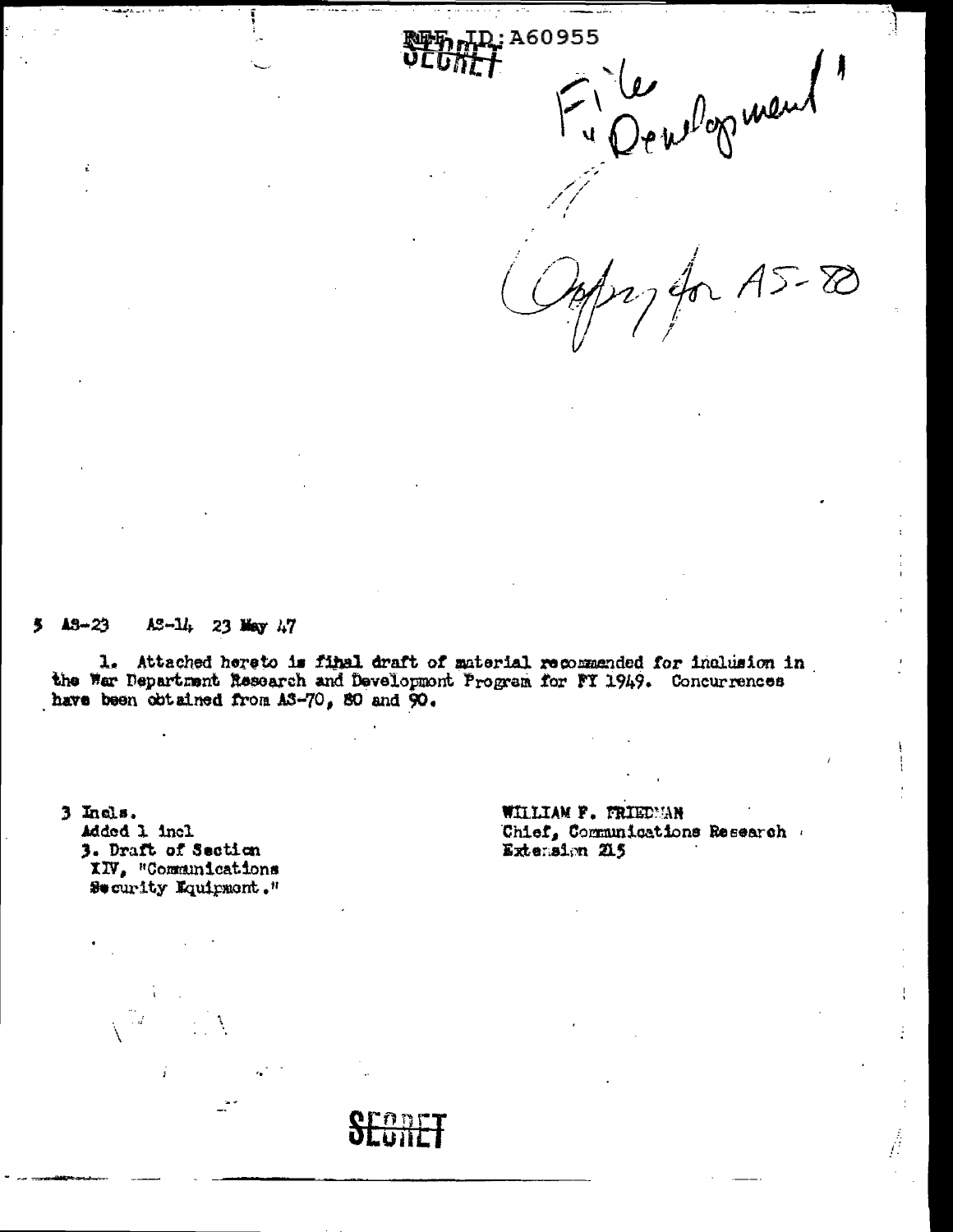

### **QRAZI**

#### **SRCTION IIV**

#### COMUNICATIONS SECURITY BOUIFMENT

#### ASSIONIGNT OF FRIUART COONIZARCE

Primary comizance for research and development in the field of sommunications security equipment is assigned to the Director of Intelligence. Responsibility for projects, where the security element is an integrated porti n of an item of communications equipment being developed by the Signal Corps, rests with the Chief Signal Officer. However, coordination with the Director of Intelligence through the Chief, Army Security Agency is required in connection with the security features of such integrated squimment.

#### **ATATUS OF PRESENT TECHNICAL KNOWLEDTE**

1. Technical knowledge applicable to the field of communications macerity has advanced considerably bayond its status during the War. These advances are the result of extensive War Department research and development both in eryptographic methods and in associated engineering techniques. General scientific advances have made possible the design of security equirement compatible with future planned communications ayatems.

2. New developments in communications methods and techniques and new applications of such developments in the Amp, have resulted in new Basic Military Requirements for communications security equipment. For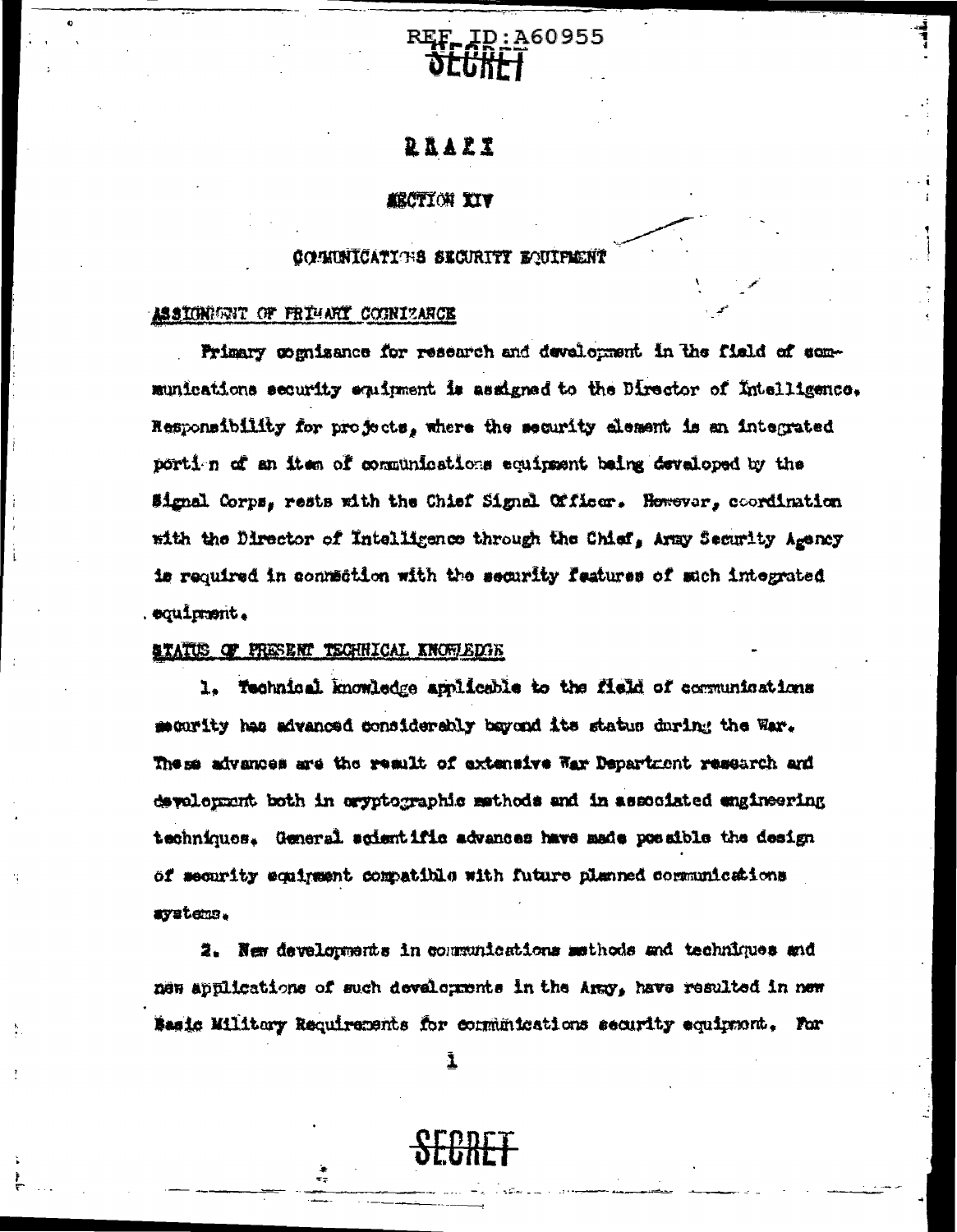many of these new requirements. the general approach to the fulfillment of these requirements is known. Nowever, the provision of the ultimate in segmunications security equipment for each communications need will require considerable research and development.

**1:A60955** 

3. The long-range research and development program is dependent upon basic research into applicable electrical phenomena, cryptologic principles, highly specialized electronic tubes and other electronic techniques, as well as the development of specialized components which san be applied to a number of developmental projects.

4. Active liaison with other governmental agencies and with sommercial firms is being maintained to insure that early application is made of scientific advances or extensions thereof.

#### SURRANY OF PRESENT PROJECTS

1. Communications Security Mauinment Development is based on requirements submitted as M/C's by the Army Ground Forces and the Army Air Forces as well as requirements of high echelons of the War Department. These requirements as well as Army Security Agency estimates of future requirements are coordinated into a basic Gryptographic Flan of which the development program is a part. This program plenning is directed to provide all the using forces of the Army with sscare and cryptographic end at the same time reducing to a minimum the number of types of security aquipment required.

2. Communications Security Equipment under current development will matisfy requirements for communications of the following categories:

2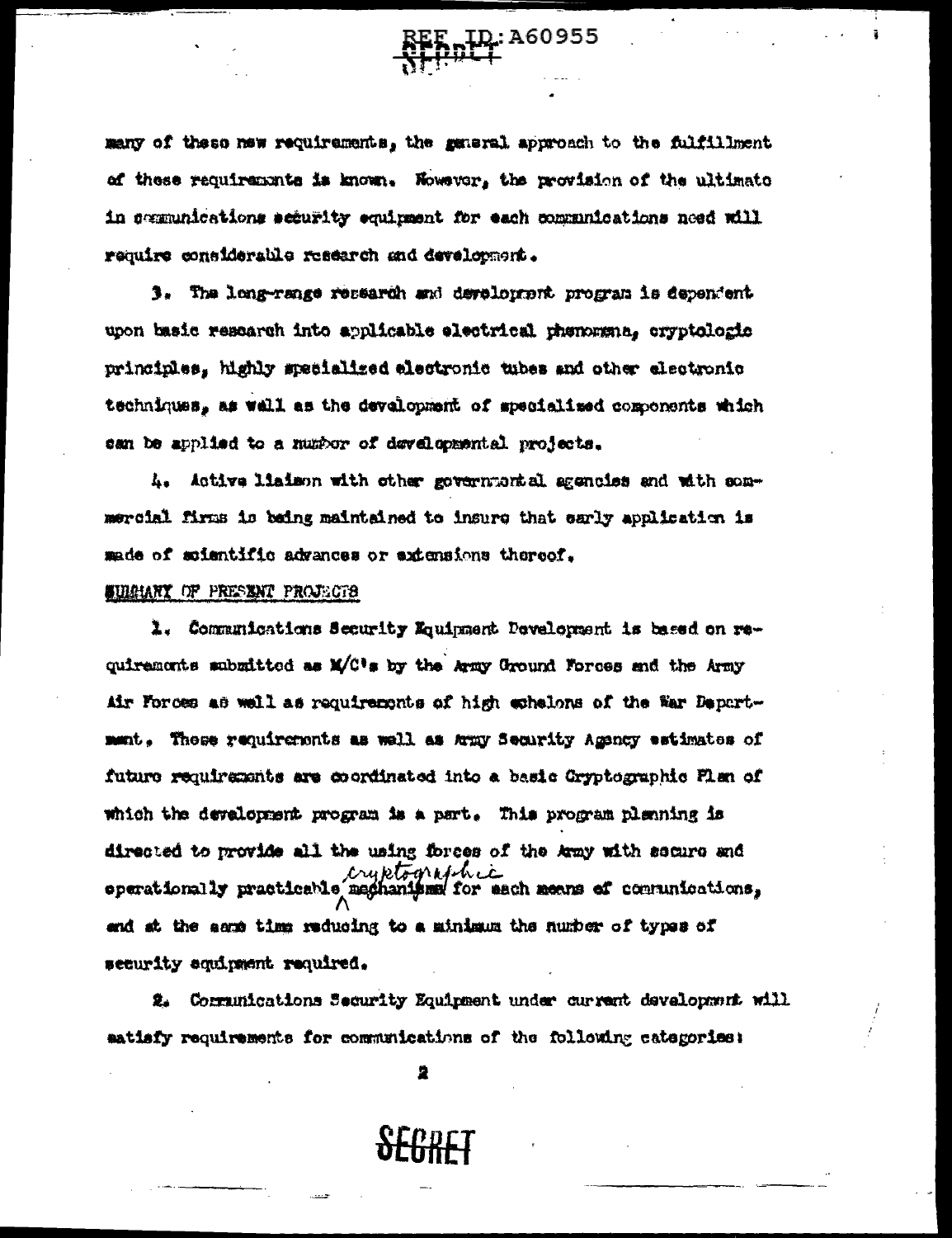Ground Point-to-Point Communications (covers both short and long range)..

 $\pm 1$ 

Air-to-Air and Air-to-Ground Communications. ъ.

Specialized Communications (includes authentication C. systems, mather systems, map reference systems, etc.).

160955

1

These categories incluie any established means of communication, such as wire and radio, employed by the United States Army. Research and developmont is closely coordinated with current plans of the using echelons, including adaptability of the equipment to operation in integrated communication systems. Policies of deaign and operation closely parallel the trends of communications equipment itself. This includes reduction in aims and weight by use of sub-miniature components, development of special components as required, and by resoarch into electronic onginesing and cryptologic techniques which will effect substantial reductions. Development efforts are directed toward effecting a minimum of moving mechanical parts, elimination of multiplicity of different components and the incorporation into equipment of packaged sub-assemblies in order to improve performance, to simplify maintenance and replacement, and to provide training "editione" in forward echelons. In addition, initial research is being conducted on the problems of providing security for television and for communication systems employing ultra high frequencies.

3. The categories listed in Paragraph 2 above include conigment which will provide for the following methods of communications

- Off line literal comunications. a.
- ъ. Teletype comunications.
- Voice communications. Ò.
- d. Pacsimile

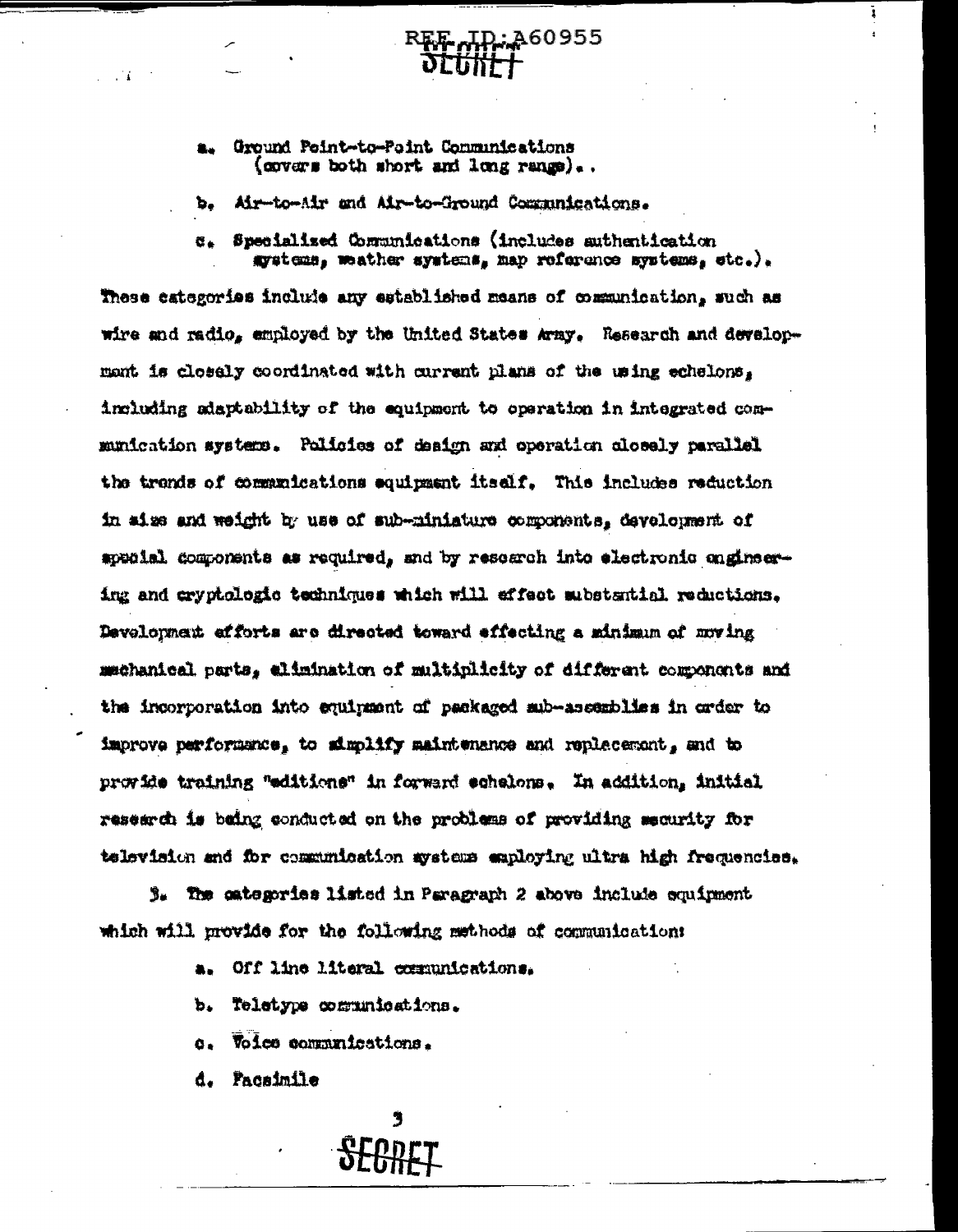# **REF ID: A60955**

, present, particular emphasis is placed on it ass (b) and  $(a)_s$  with priority being given to mechanisms for low echelons based upon specific requests from Air and Ground Forces.

A. A program parallel to that for providing communications security squipment is conducted in the field of Communications Intelligenco. Research and development of principles and equipment for intercompting and recording all types of communications, including now methods as they appear, is a continuing problem of major proportions. Extensive research into new crypteralytic principles and the development of associated equipment for the application of these principles constitute an active portion of the program. This work must be vigorously pursued in order to be able to gops with new communication methods resulting from exientific advances in the field.

#### FUTURE RESEARCH AND DEVELOPMENT

1. A vary considerable amount of research will be required to satisfy existing requirements for Communications Security Equipment. New cryptographic principles must be discovered. Engineering techniques must be developed which will embody these principles and st the same time corrate in conjunction with existing communications equipment or equipment under development. In the development of communication security equipment it is frequently possible to employ techniques and components which are the result of general scientific advencement. However, much of the knowledge required is pequitar to the specific equipment involved and therefore must be obtained by special research. At the present state of the art, security equipment frequently requires more exacting design and conditions of usage than the associated communications equipment. The progress of other governmental, commercial, and university scientific